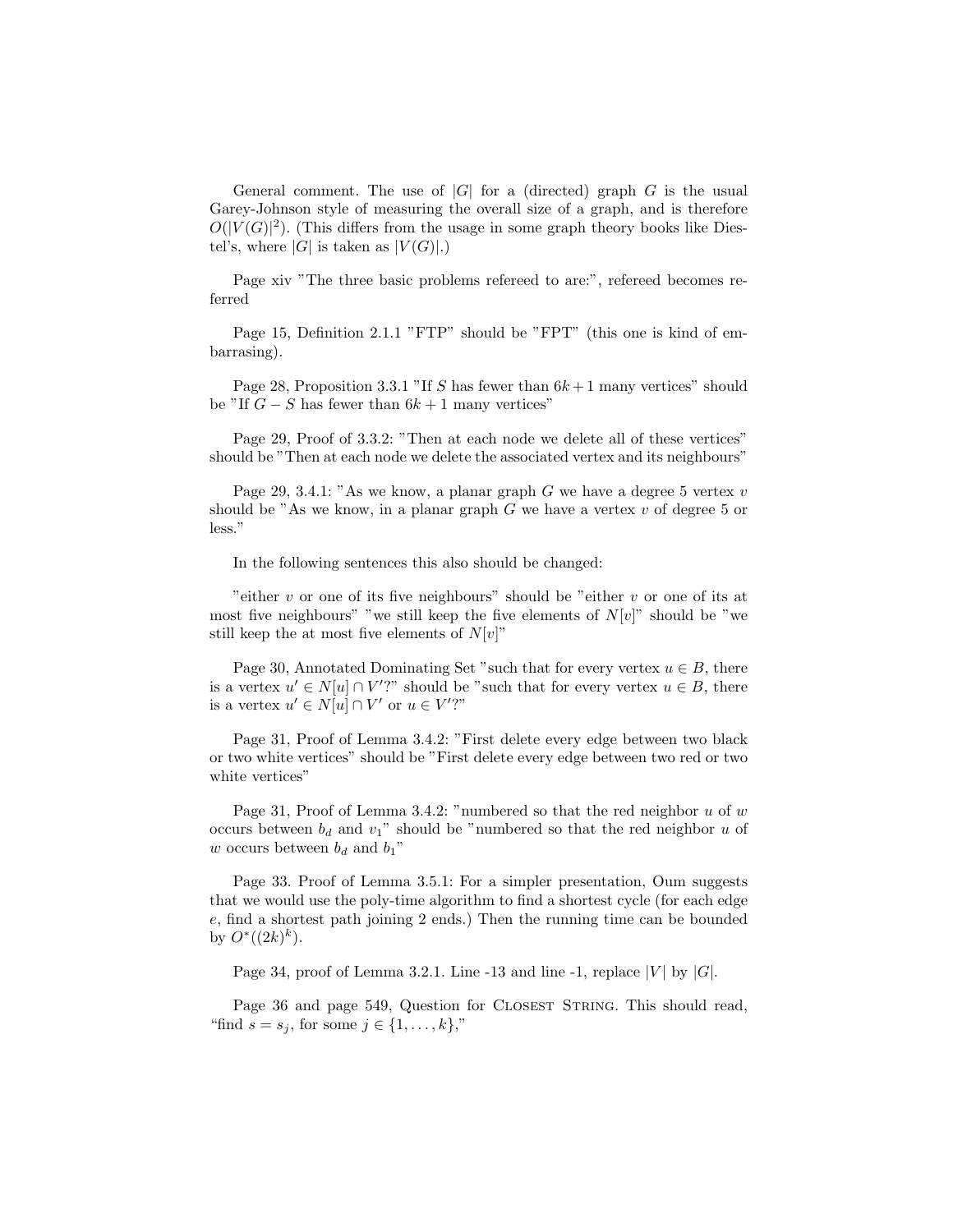Page 37, Theorem 3.6.1. |G| should be  $|\Sigma|$ .

Page 64, Line 2, Section 5.1.3 should be 5.1.5.

Page 82, Exercise 4.11.5: Bodleander  $\rightarrow$  Bodlaender

Page 99, Definition 5.1.3 (ii), should read:

..."with oracle  $L_2$ , such that  $\Phi^{L_2} = L_1$ , and on input  $\langle \sigma, k \rangle$ ,  $\Phi$  only only makes queries to the oracle  $L_2$  of the form  $\langle \tau, k' \rangle$  for  $|\tau|, k' \leq g(k)$ ."

Page 108 Algorithm 6.1.2, Step 3: " $\hat{C} = C \cup \{v\}$ " should be " $\hat{C} = C_s \cup \{v\}$ ".

- Algorithm 6.1.2, Step 3: Throughout " $C_s \cup \{v\}$ " could be " $\hat{C}$ ". (This is not really a correction.)

- Algorithm 6.1.2, Step 3: " $D \sqcup Q$ " could be "D and  $Q$ ", depending on how you define partitions.

- Algorithm 6.1.2, Step 3: "The idea is that that the [...]". Typo: Just one "that".

Page 109

After Algorithm 6.1.2, time " $O(2^k|G|)$ " should be " $O(2^k|G|n)$ ", since each compression needs at most " $O(2^k|G|)$ " and we do at most n compression steps.

Page 110, statement of Lemma 6.2.2. 2 should say that Y contains an edgecut instead of saying that "Y is an edge cut in  $G - X$ ."

Page 110, in the proof of Lemma 6.2.2.  $G_y$  should be  $C_Y$  It might be clearer to say edges rather than paths in the proof.

also same proof:

(2) implies (1): " $\{u_0v_0, u_1v_1, ..., u_qv_q\}$ " should be " $\{u_0v_0, u_1v_1, ..., u_{q-1}v_{q-1}\}$ ", if we assume  $q$  is also the number of edges in this set.

(1) implies (2): " $G_Y$  a two-colouring of  $G-Y$ " should be " $C_Y$  a two colouring of the bipartite graph  $G-Y$ ". We know (and need) the property of  $G-Y$  being bipartite.

(Page 110, line -15) Now define  $\hat{\phi}$ , not  $\Phi$ .

"Thus  $C_X(u) = C_Y(v)$ " should be "Thus  $C_X(u) = C_X(v)$ ".

"[...], and hence  $C_Y(u) \neq C_X(v)$ " should be "[...], and hence  $C_Y(u) \neq$  $C_Y(v)$ ".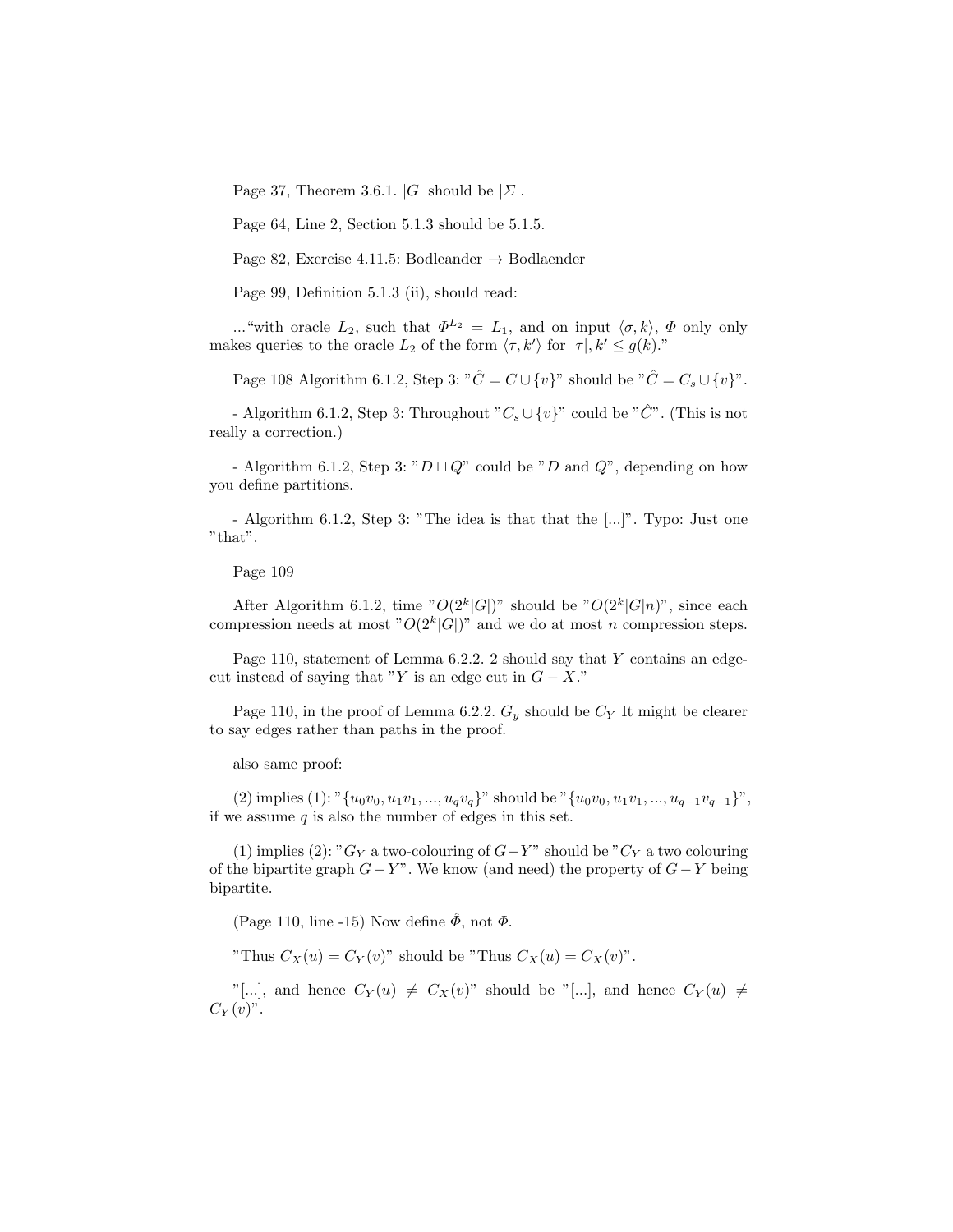"Therefore  $\hat{\Phi}(v) \neq \hat{\Phi}(v)$ ." should be "Therefore  $\hat{\Phi}(u) \neq \hat{\Phi}(v)$ .". (It could also be " $\Phi(u) \neq \Phi(v)$ ", the restriction to  $V(X)$  isn't needed here, since we're only looking at vertices from  $V(X)$ .

Proof of Theorem 6.2.1: "[...] Lemma 6.2.2 with " $X = X_{i-1}$ " [...]", should be "[...] Lemma 6.2.2 with " $X = X_{i-1} \cup \{e_i\}$ " [...]". " $X_{i-1}$ " should be " $X_{i-1} \cup \{e_i\}$ " throughout.

"[...] in its stead for  $G_i$ ." should be "[...] in its stead for  $X_i$ .".

"If we find a Y, set  $G_i = Y$ " should be "If we find a Y, set  $X_i = Y$ "

Page 119, line 1. Lemma 6.6.1 should be Lemma 6.5.1.

Page 165, Exercises 8.8.1 and 8.8.2. The sentence here means that  $\mathcal F$  is a family of subsets of a set X such that  $|\mathcal{F}| = r$ , not that the subsets have size r. (Oum suggests that probably a better name for this problem is "ANTICHAIN": to find an antichain of size  $k$  in a collection of  $r$  subsets.)

Page 185, line -4. after *Pascal*, put "are are  $\leq 6$ ."

Page 202, line -7, "1966" should be "1996".

Page 215, "quickly decide if  $\sigma \in L(M)$ ." (not  $\sigma \in M$ )

Page 215, "a little warm up for the next sections, where we will *show* that" ("show" missing)

Page 220, proof of Theorem 12.3.2, describing converted  $\Delta'$  set. Instead of "to  $E(r)$ , provided some  $q_i \in E(q)$  and some  $q_i \in E(r)$ , with  $\Delta$  taking  $q_i$  to  $q_i$  on input a," replace with "taking  $E(q)$  to  $E(r)$  provided that there is some  $q_i \in E(q)$  with  $\Delta$  taking  $q_i$  to r in input a." (This has a consequential slight change of the diagrams.)

Page 226, Figure 12.7 is cut-off on the right in Step 3, but the missing bit is obvious.

Page 227, line -3, item 2 of the statement of Theorem 12.5.1.

Furthermore any right congruence satisfying (b) and (c) of 1 is a ...

Page 228, line -3. Now we must show  $M$  ...

Page 235, Exercise 12.5.4. in the hint replace  $\sim_L$  by  $\approx_L$ . Page 275, statement of Theorem 13.4.2. Actually Theorem 13.4.2 (Courcelle and Oum) is still open as stated here. Courcelle and Oum proved only for C2MS1 logic and could only prove a weaker statement with the set predicate for the "even cardinality".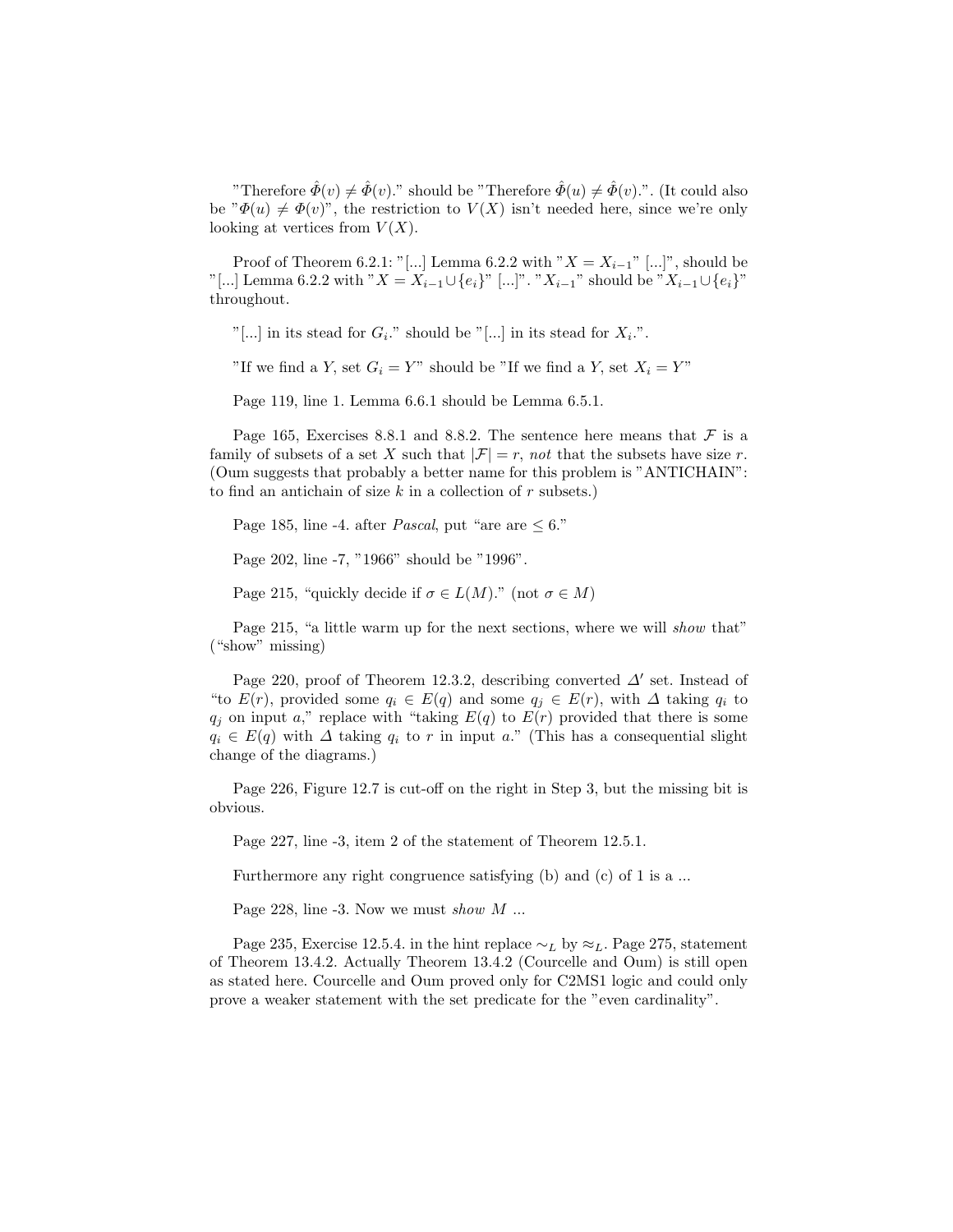Pages 254-257.

## Myhill-Nerode Theorem for Graphs

This is a big error in the proof of this. Here is a correct (and easier) proof. Some property like parsing replacement can likely be extracted.

We prove Theorem 6.77 of [DF98] = Theorem 12.7.2 of the book.

The proof in both places, being the same, has a small error. This is fixed in this note.

The error is in the proof of (iii) $\rightarrow$ (i).

For neatness we will use the t-boundary operators given, and not worry about a general property making this work.

Now we know that a graph has pathwidth t iff it can be parsed by the above operators without using  $\oplus$ , and the analogous Parsing Theorem (6.72 of [DF98], 12.7.1 of [DF13]) holds. Now consider the parsing theorem in the context of the small universe.

It is easy to prove by induction of the length of the path, that if  $G$  is a pathwidth t graph in the small universe of treewidth t graphs, then  $G$  is isomorphic (in the universe forgetting the boundary) to a graph  $G_1$  with a parsing and the boundary vertices in the first bag and also one where the boundary is in the last bag of the parsing of  $G_1$ .

Since we can move a boundary over an  $\oplus$ , it follows that in the small universe of treewidth t graphs, if we consider a parse tree T, then  $G(T)$  is isomorphic to a parse tree  $\hat{T}$  where the boundary in the underlying tree of bags is at the root, and also one  $\hat{T}'$  where the boundary corresponds to a bag corresponding to a given leaf of T.

Now, following the proof of (iii) implies (i), we assume we are given  $T_k$  and  $T_{i,j}$  such that for all  $i, j$   $T_i \cdot_x T_{i,j} \in L$  iff  $T_j \cdot_x T_{i,j} \notin L$ , where L is the language of trees which are equivalent if the underlying graphs are isomorphic as unlabelled graphs.

The argument above says that we can regard the root of each  $T_k$  to correspond in the underlying bags given by the underlying parsing theorem to have the boundary, and the bag corresponding to the leaf of  $T_{k,j}$  and x to have the boundary.

In that case, we see that  $G(T_i \cdot_x T_{i,j}) \cong G(T_i) \oplus G(T_{i,j})$  since with the boundaries at that placement, there is a  $G(T_i \cdot_x T_{i,j})$  corresponds simply to gluing the underlying graphs along that boundary. (Notice that, to do this it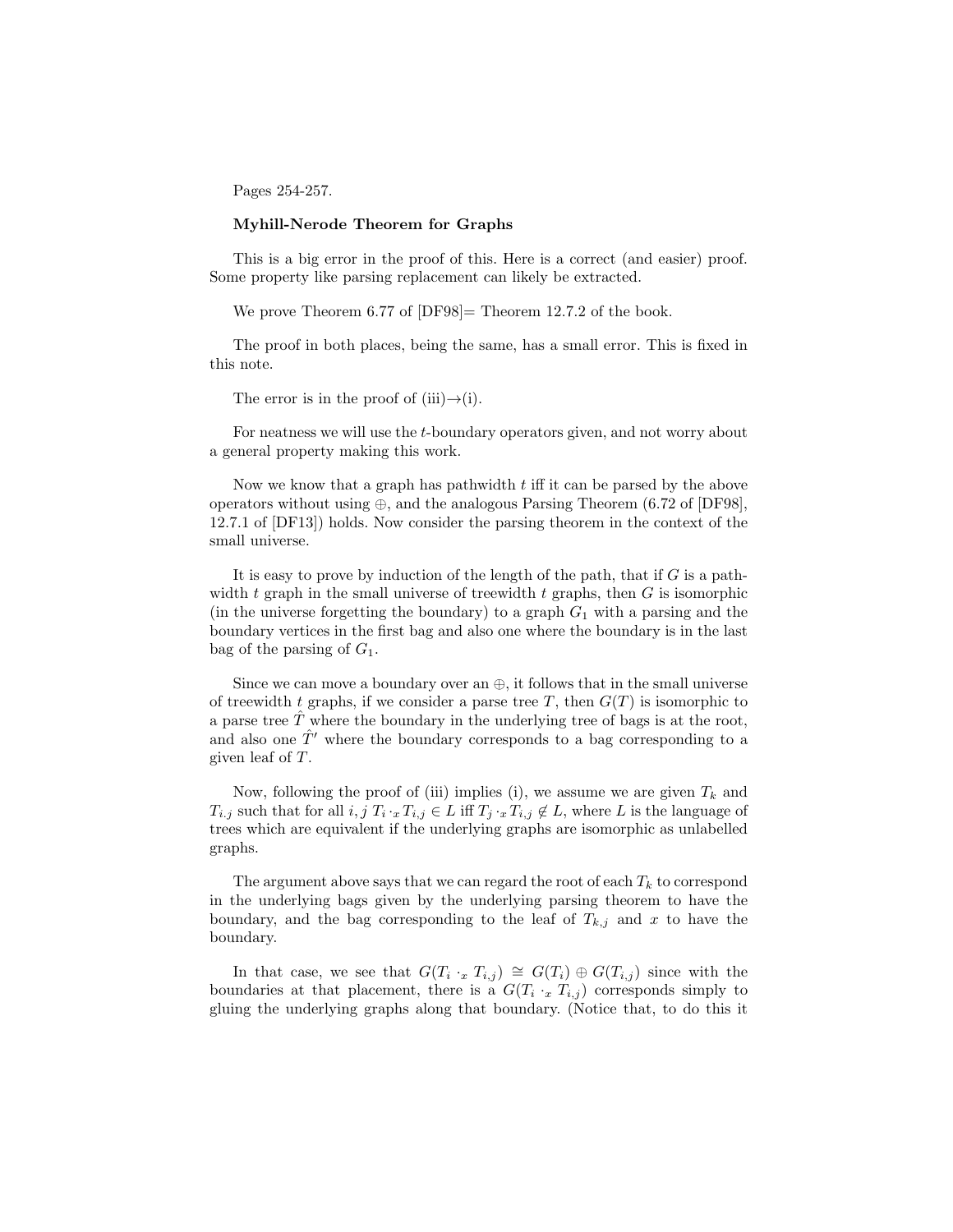might be that we might need to make parts of the boundaty corresponding to (for example)  $T_{i,j}$  disjoint. It might be, for instance, that  $T_i \cdot_x T_{i,j}$  might correspond to disjoint graphs, but this can be construed as a gluing in any case.)

Then we get a contradiction, since now  $G(T_k)$  would witness that  $\sim_{\mathcal{F}_t}$  does not have finite index.

Page 381 line 4: delete closing parenthesis.

Page 397. Proof of 21.2.4. "By Theorem 21.2.2 and 21.2.3"

Page 488. Exercise 25.2.3 The exercise asks to prove that WEIGHTED MONO-TONE and ANTIMONOTONE SATISFIABILITY are  $W[P]$  complete, but this should be W[SAT] complete.

Page 541 section 29.2 line -1: seem  $\rightarrow$  seems

Page 546: Theorem 29.5.1 The d's and k's are mixed up. The occurrence of 2-SAT should be k-SAT. Also 2. should read  $p \leq 2^{frac{r}{2}}$ . And the running time is  $2^{\frac{n}{d}}|\phi|^{O(1)}$ .

Page 547 line -1: add "holds" as the last word for the sentence.

Page 553 section 29.6 first sentence, delete the fullstop half way through the sentence.

Page 597, 30.10.1, line -5, (i.e. "1") delete "and"

Page 597, 30.10.1, line -3 (i.e. "2") "instance" should be "instances"

Page 636, §31.4.2. There are some genuine mathematical problems in this section.

Theorem 31.4.1 is correct as stated, but does not follow from the proof in the §31.4.2. The width of the interval graph is the size of the largest clique in the interval representation, and hence the width used in this section for interval graphs is one higher than the pathwidth. Thus, the algorithm will only colour  $k$ -paths with  $3k+1$  many colours. The proof only works for interval graphs and hence for k-paths, whereas graphs of pathwidth  $k$  are partial  $k$ -paths.

In recent work, Askes and Downey showed that the theorem is nevertheless true with a different proof.

Theorem 1 (Askes and Downey (Online, Computable, and Punctual **Structure Theory, to appear)).** Every online graph  $G$  of pathwidth  $k$  can be online coloured with at most  $3k + 1$  many colours.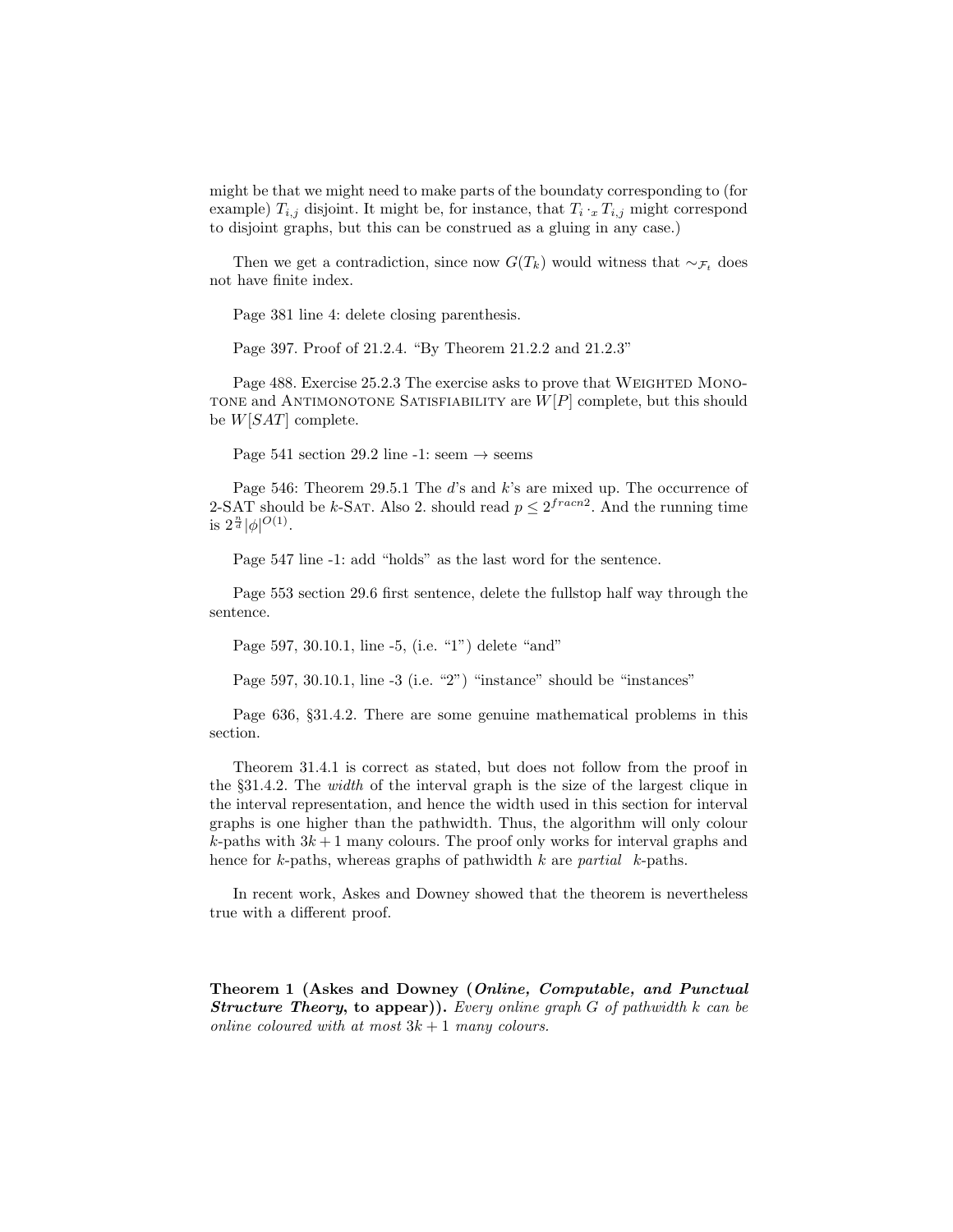*Proof.* This is proven by induction on the width k. If  $k = 1$  then G is a path and we can use greedy minimization which will use at most 3 colours. So suppose  $k > 1$ , and let  $G_n$  have vertices  $\{v_1, \ldots, v_n\}$ . The online algorithm  $A_k$  will have computed a partition of G, which we denote by  $\{D_y \mid y \leq k\}$ . Consider  $v_{n+1}$ . We refer to the  $D_y$  as *layers*. If the pathwidth of  $G_{n+1} = G_n \cup \{v_{n+1}\}\$ is < k, colour  $v_{n+1}$  by  $A_{k-1}$ , and put into one of the cells  $D_y$ , for  $y < k-1$  recursively. We will be colouring using using the set of colours  $\{1, \ldots, 3k-2\}$ .

If the pathwidth of  $G_{n+1}$  is k, consider  $H_{n+1}$ , the induced subgraph of  $G_{n+1} \setminus$  $D_k$ . If the pathwidth of  $H_{n+1}$  is  $\lt k$ , then again colour  $v_{n+1}$  by  $A_{k-1}$ , and put into one of the cells  $D_y$ , for  $y < k - 1$ , recursively, and colour using the set of colours  $\{1, \ldots, 3k-2\}$ . If the pathwidth of  $H_{n+1}$  is k, then we put  $v_{n+1}$  into  $D_{k-1}$ .

in this case we will use first fit using colours  $3k - 2 < j \leq 3k + 1$ .

The validity of this method follows from the fact that the maximum degree of vertices restricted to  $D_{k-1}$  is 2, and induction on k. Assume that  $A_{k-1}$  is correct and colours using colours  $\{1, \ldots, 3k-2\}$ . We are assuming that  $v_{n+1}$ 's addition to  $G_n$  has pathwidth k. Now consider a path decomposition  $B_1, \ldots, B_q$ of  $G_{n+1}$ . Suppose that the degree of  $v = v_{n+1}$  in  $D_k$  is  $\geq 3$ . Thus there are  $x, y$ , and z in  $D_k$  which are each connected to v. Without loss of generality, let's suppose that that they were added at stages  $s_x < s_y < s_z \le n$ . Since each is in  $D_k$ , when we added them to  $D_k$ , we could not have added them to  $D_y$  for  $y < k - 1$ . Since they were not added to such  $D<sub>y</sub>$  it follows that as the stages they were added, they made the pathwidth of the relevant  $H_s$  ( $s \in \{s_x, s_y, s_z\}$ ) to be k. Consider  $s_x$ . As the pathwidth of  $H_{s_x}$  was k, there must be some bag in any path decomposition of  $G_{s_x}$ , comsisting of only members of  $G_{s_x}$  which has size  $k + 1$ , and containing x. For  $t > s_x$ , this must still hold. For suppose this was not true at stage t. The pathwidth of  $G_t$  is k, and has bags  $P_1, \ldots, P_v$ , say. Now delete all of the elements of  $G_t \setminus G_{s_x}$  from the bags. This is a path decomposition of  $G_{s_x}$ , and hence must have pathwidth k, so there must be one of size  $k+1$  containing x, and it only consists of elements of  $G_{s_x}$ .

Consider  $s_y$ . Since the pathwidth of  $H_{s_y}$  is k, it follows that  $s_y$  must be in a bag of size k in the path decomposition of  $H_{s_y}$  containing none of  $D_{k-1}$ . In particular, in any path decomposition of  $G_{s_y}$ , there x and y must appear in bags  $Q_x$  and  $Q_y$ , respectively, of size k with  $x \notin Q_y$  and  $y \notin Q_x$ ,

and the same holds thereafter. So we can conclude, using the same reasoning, that at stage  $n+1$ , x, y, z, and v are all in bags of size k,  $B_x$ ,  $B_y$ ,  $B_z$ ,  $B_v$ , where  $x \notin B_y \cup B_z \cup B_v$ , and similarly for  $y, z$  and v.

Now consider  $B_v$ . Since xv is an edge, x and v lie together in some bag  $B_{xv}$ . If  $B_{xv}$  is left of  $B_v$  but  $B_{xv}$  is right of  $B_v$  we get a contradiction, since this would put x into  $B_v$ , by the interpolation property of pathwidth. So  $B_{xv}$